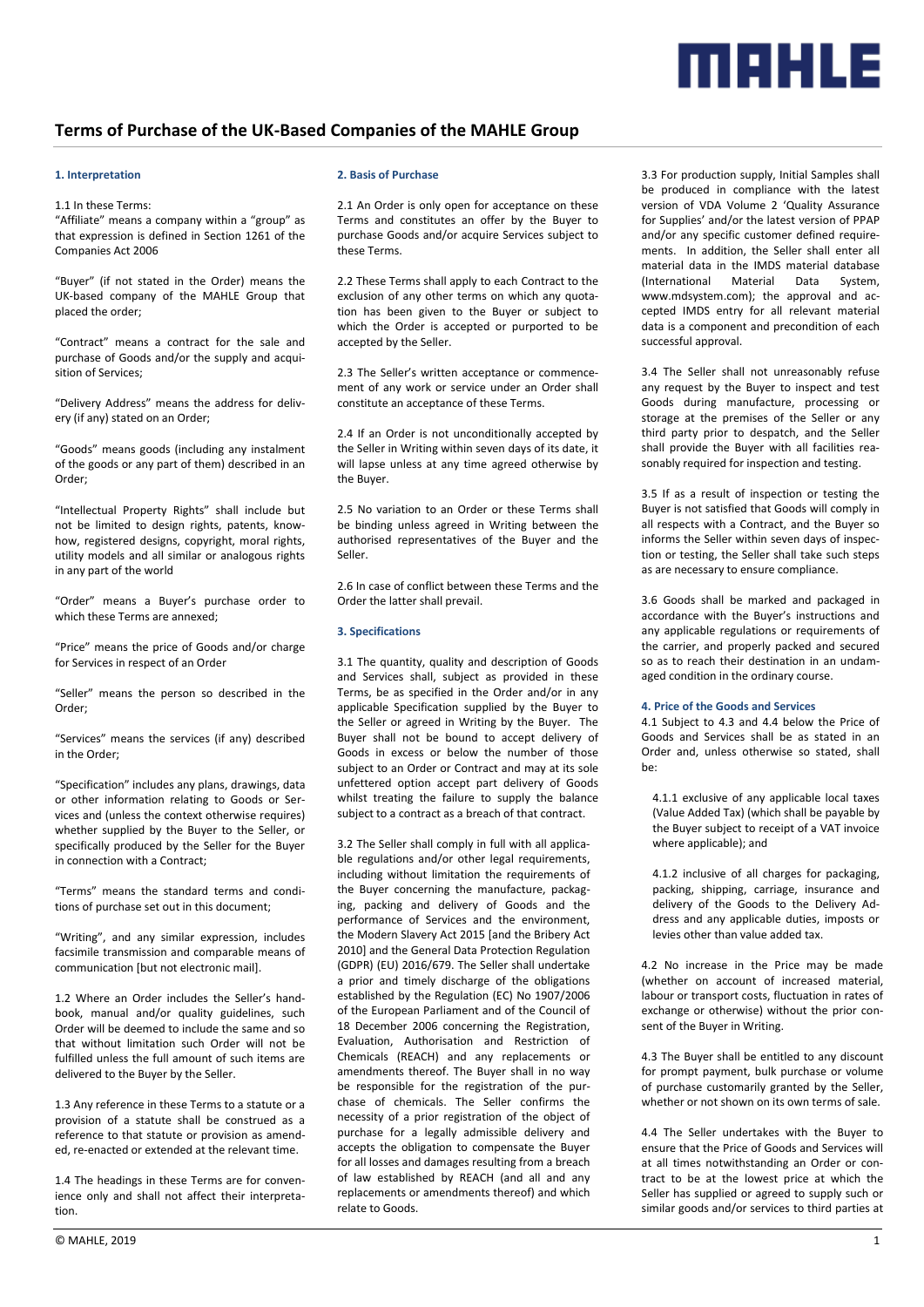

any time during the period of [one month] before the relevant Order or Contract and final fulfilment of such Order or Contract.

4.5 The Buyer shall upon reasonable notice from time to time make available and procure that its own suppliers make available to the Buyer and its agents its and their accounting records and other documents which the Buyer requires to establish whether or not the Seller is in breach of any of the obligations hereunder and shall permit the Buyer and its agents to take copies of the same at the Buyer's expense.

#### **5. Terms of Payment**

5.1 The Seller may invoice the Buyer on or at any time after delivery of Goods or performance of Services, as the case may be, and each invoice shall quote the number of the Order.

5.2 Unless otherwise stated in the Order, the Buyer shall pay the Price of Goods and Services 60 days after the end of the month of receipt by the Buyer of a proper invoice or, if later, after acceptance of Goods and Services in question by the Buyer.

5.3 The Buyer may set off against the Price any sums and/or liability owed by the Seller to the Buyer or to an Affiliate of the Buyer.

#### **6. Delivery**

6.1 Goods shall be delivered to, and Services shall be performed at, the Delivery Address on the date or within the period stated in the Order, in either case during the Buyer's usual business hours

6.2 Where the date of delivery of Goods or of performance of Services is to be specified after the placing of the Order, the Seller shall give to the Buyer reasonable notice of the specified date.

6.3 The time of delivery of Goods and of performance of Services is of the essence of every Contract.

6.4 A packing note quoting the number of the Order must accompany each delivery or consignment of Goods and must be displayed prominently.

6.5 If Goods are to be delivered, or Services are to be performed, by instalments, the Contract will be treated as a single contract and not severable.

6.6 The Buyer may reject any Goods delivered which are not in accordance with a Contract, and shall not be deemed to have accepted any Goods until the Buyer has had a reasonable time to inspect them following delivery or, if later, within a reasonable time after any latent defect in Goods has become apparent.

6.7 The Seller shall supply the Buyer in good time with any instructions or other information required to enable the Buyer to accept delivery of Goods and performance of Services.

6.8 The Buyer shall not be obliged to return to the Seller any packaging or packing materials for Goods, whether or not any Goods are accepted by the Buyer.

6.9 If the Goods are not delivered or the Services are not performed on the due date (including without limitation delivery or performance before due date) then, without limiting any other remedy, the Buyer shall be entitled to deduct from the Price or (if the Buyer has paid the Price) to claim from the Seller the liquidated damages ensuing.

6.10 If any Goods are rejected by the Buyer the Seller shall at its expense forthwith collect the same or the Buyer may at its option return the same to the Seller at the cost (including without limitation packaging and repackaging) and risk of the Seller.

# **7. Risk and Property**

7.1 Risk of damage to or loss of Goods shall pass to the Buyer on delivery to the Buyer in accordance with the Contract.

7.2 The ownership of Goods shall pass to the Buyer on delivery, unless payment for Goods is made prior to delivery, when the ownership shall pass to the Buyer once payment has been made and Goods have been appropriated to the Contract.

7.3 The Seller acknowledges that it has no property, interest or other rights in any tooling, plant, equipment or other property of the Buyer ("Buyer's Property") that may be in its possession or control. The Seller shall not create any encumbrance over any Buyer's Property or transfer title in any Buyer's Property to any third party whatsoever nor use it for any purpose other than that authorised by the Buyer.

7.4 The Seller shall indicate, mark or label all Buyer's Property in an appropriate manner as being the property of the Buyer and shall (a) keep such items in good condition and adequately protected from damage, loss or theft; (b) refrain from commingling the Buyer's Property with property owned by the Seller or any third party and (c) ensure that all Buyer's Property is adequately insured whilst under the Seller's possession or control.

7.5 The Buyer may request the return of any Buyer's Property at any time and the Seller will promptly return the Buyer's Property to the Buyer at such location as may be specified by the Buyer following any such request. [The Buyer shall be entitled to enter any of the Seller's premises to obtain possession of the Buyer's Property and/or any other items belonging to the Buyer and the Seller hereby

waives any objection to the Buyer's repossession and removal of such Buyer's Property or other items].

#### **8. Warranties and Liability**

8.1 The Seller warrants to the Buyer (and subject to any legal requirement it shall be a condition) that (notwithstanding any inspection of or ability to inspect the same) the Goods and any goods or parts replacing the same as a result of breach of warranty and/or condition:

8.1.1 will be of satisfactory quality (within the meaning of the Sale of Goods Act 1979, as amended) and fit for any purpose held out by the Seller or made known to the Seller [in Writing] at the time the Order is placed;

8.1.2 will be free from defects in design, material and workmanship and will incorporate the best technology then available to the Seller;

8.1.3 will correspond with any relevant Specification or sample; and

8.1.4 will comply with all statutory requirements and regulations relating to the sale of the Goods;

8.1.5 will comply with all quality and certification requirements from time to time demanded by the Buyer.

8.2 Notwithstanding anything herein, where there are serial defects such warranties and conditions mentioned above shall be unlimited in time.

8.3 In respect of all and any component parts obtained by the Seller from a third party for incorporation or use in connection with Goods to the extent that the Seller has received a more extensive warranty or remedy from such supplier in connection with such components the Seller will extend to the Buyer such warranties and remedies applicable to such component parts to correspond with the warranties which the Seller receives and

8.3.1 such extended warranties will be in addition to the warranties otherwise applicable; and

8.3.2 the Seller shall observe all relevant procedures to ensure preservation of its warranties from its suppliers to the maximum extent.

8.4 The Seller warrants to the Buyer that the Services will be performed by appropriately qualified and trained personnel, with due care and diligence and to such high standard of quality as it is reasonable for the Buyer to expect in all the circumstances.

8.5 Without limiting any other remedy, if any Goods or Services are not supplied or per-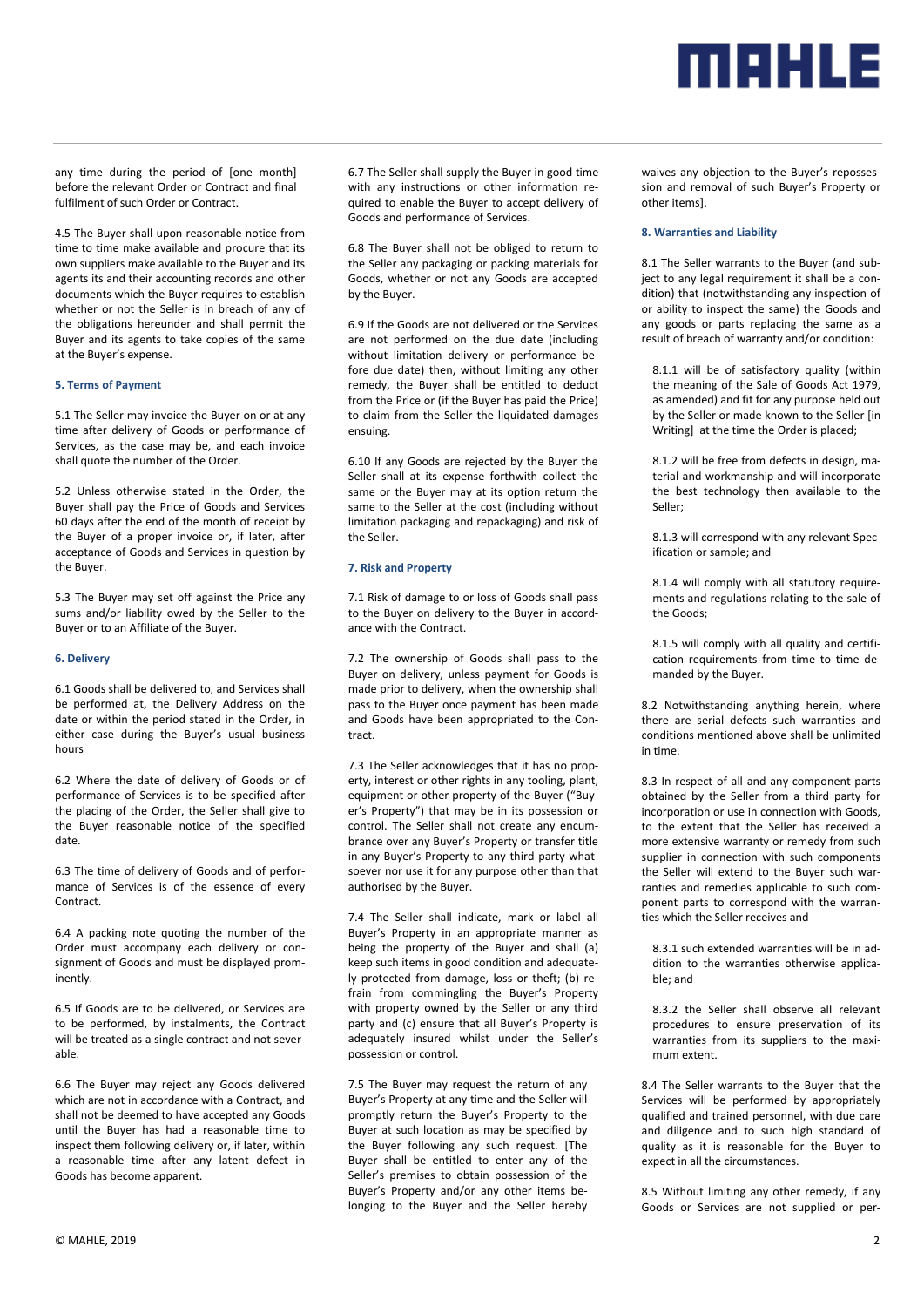

formed in accordance with the Contract, then the Buyer shall be entitled:

8.5.1 to require the Seller to repair Goods or to supply replacement Goods or Services in accordance with the Contract within seven days; or

8.5.2 at the Buyer's sole option, and whether or not the Buyer has previously required the Seller to repair Goods or to supply any replacement Goods or Services, to treat the Contract as discharged by the Seller's breach and require the repayment of any part of the Price which has been paid.

8.6 The Seller shall indemnify the Buyer in full against all liabilities, loss (including without limitation loss of profit), damages, costs and expenses (including legal expenses) awarded against or incurred or paid by the Buyer as a result of or in connection with:

8.6.1 breach of any warranty or condition given by the Seller in relation to the Goods or the Services and the reasonable costs of the Buyer in handling all claims relating to or emanating from any such breach of warranty and/or condition;

8.6.2 any claim that the Goods infringe, or their importation, use or resale, infringes, the patent, copyright, design right, trade mark or other Intellectual Property Rights of any other party, except to the extent that the claim arises from compliance with any Specification supplied by the Buyer.

8.6.3 any liability under the Consumer Protection Act 1987 in respect of the Goods;

8.6.4 any act or omission of the Seller or its employees, agents or sub-contractors in supplying, delivering and installing the Goods;

8.6.5 any act or omission of any of the Seller's personnel in connection with the performance of the Services; and

8.6.6 all costs (including without limitation notification of any party likely to be affected) of recalling and/or servicing any Goods which the Buyer in its own unfettered judgement considers necessary and which results from a breach of warranty and/or condition by the Seller.

8.7 In case of any disagreement between the Buyer and the Seller relating in any way to a breach or breaches of warranty and/or condition and all amounts payable in connection therewith the same shall be determined by the Buyer acting reasonably in all the circumstances.

8.8 Neither the Seller nor the Buyer shall be liable to the other or be deemed to be in breach of the Contract by reason of any delay in performing, or any failure to perform, any of its obligations in relation to the Goods or the Services, if the delay or failure is beyond that party's reasonable control. Without limiting the foregoing, the following shall be regarded as causes beyond either party's reasonable control:

8.8.1 Act of God, explosion, flood, tempest, fire or accident;

8.8.2 war or threat of war, sabotage, insurrection, civil disturbance or requisition;

8.8.3 (subject to 8.1.4 above) acts, restrictions, regulations, bye-laws, prohibitions or measures of any kind on the part of any governmental parliamentary or local authority;

8.8.4 import or export regulations or embargoes;

8.8.5 strikes, lock-outs or other industrial actions or trade disputes (but not involving employees of the Seller or of a third party supplying the Seller)

### **9. Seller's Undertakings**

9.1 The Seller undertakes with the Buyer:

9.1.1 not to use in connection with the supply of goods to third parties tooling supplied by the Buyer or manufactured or acquired in accordance with the Buyer's instructions or as a result of the Buyer's specific requirements contained in an Order.

9.1.2 for a period of 15 years following the Buyer ceasing to supply equipment to third parties being Goods or incorporating the same to deliver to the Buyer as the Buyer shall require all spare parts for Goods at a price no greater than that at which such parts were then last supplied to the Buyer by the Seller plus a reasonable amount to allow for inflation.

#### **10. Intellectual Property Rights**

10.1 The parties agree that insofar as possible they shall respectively procure that all right title and interest in Intellectual Property Rights involved from time to time in the Specification, manufacture and/or supply of Goods shall be the exclusive property of the Buyer and the Seller insofar as it is possible assigns with full title guarantee all such Intellectual Property Rights for no further consideration, subject only to payment of the Price. The Seller agrees at the cost and request of the Buyer to do all such other things and execute all such other documents as the Buyer shall require to vest the same in the Buyer absolutely but in the meantime to hold the same on trust for the Buyer.

10.2 The Seller shall forthwith inform the Buyer of any matter which now or in the future shall involve a new invention or method of manufacture or use of equipment involved in the production or use of Goods.

10.3 Insofar as it is not possible to vest any Intellectual Property Rights in the Buyer pursuant to 10.1, the Seller shall procure that the Buyer shall have a royalty free right at all times to use manufacture sell and deal in goods incorporating the same, which right shall be freely assignable.

#### **11. Termination**

11.1 The Buyer may cancel an Order in respect of all or part only of the Goods and/or the Services by giving notice to the Seller at any time prior to delivery or performance, in which event the Buyer's sole liability shall be to pay to the Seller the Price for the Goods or Services in respect of which the Buyer has exercised its right of cancellation, less the Seller's net saving of cost arising from cancellation. In the event of a re-order of such Goods and/or such Services so cancelled a credit shall be given by the Seller to the Buyer in respect of monies paid pursuant to this Clause 11.1.

11.2 The Buyer may terminate a Contract without liability to the Seller by giving notice to the Seller at any time if:

11.2.1 the Seller makes any composition or voluntary arrangement with its creditors or (being an individual or firm) becomes bankrupt or (being a company) enters into administration or goes into liquidation (otherwise than for the purpose of amalgamation or reconstruction), or a moratorium comes into force in respect of the Seller (within the meaning of the Insolvency Act 1986); or

11.2.2 an encumbrancer takes possession, or a receiver is appointed, of any of the property or assets of the Seller; or

11.2.3 the Seller ceases, or threatens to cease, to carry on business; or

11.2.4 the Buyer reasonably apprehends that any of the events mentioned above is about to occur in relation to the Seller and notifies the Seller accordingly; or

11.2.5 an even occurs in a foreign jurisdiction which is analogous to any of the foregoing.

#### **12. Insurance**

12.1 The Seller shall at all times maintain adequate insurance in a sum not less than £10,000,000 for business and product liability and recall costs.

12.2 In addition if the Seller is to be involved in visiting the Buyer's premises to supply Goods and/or services the Seller shall at all times maintain adequate public liability insurance